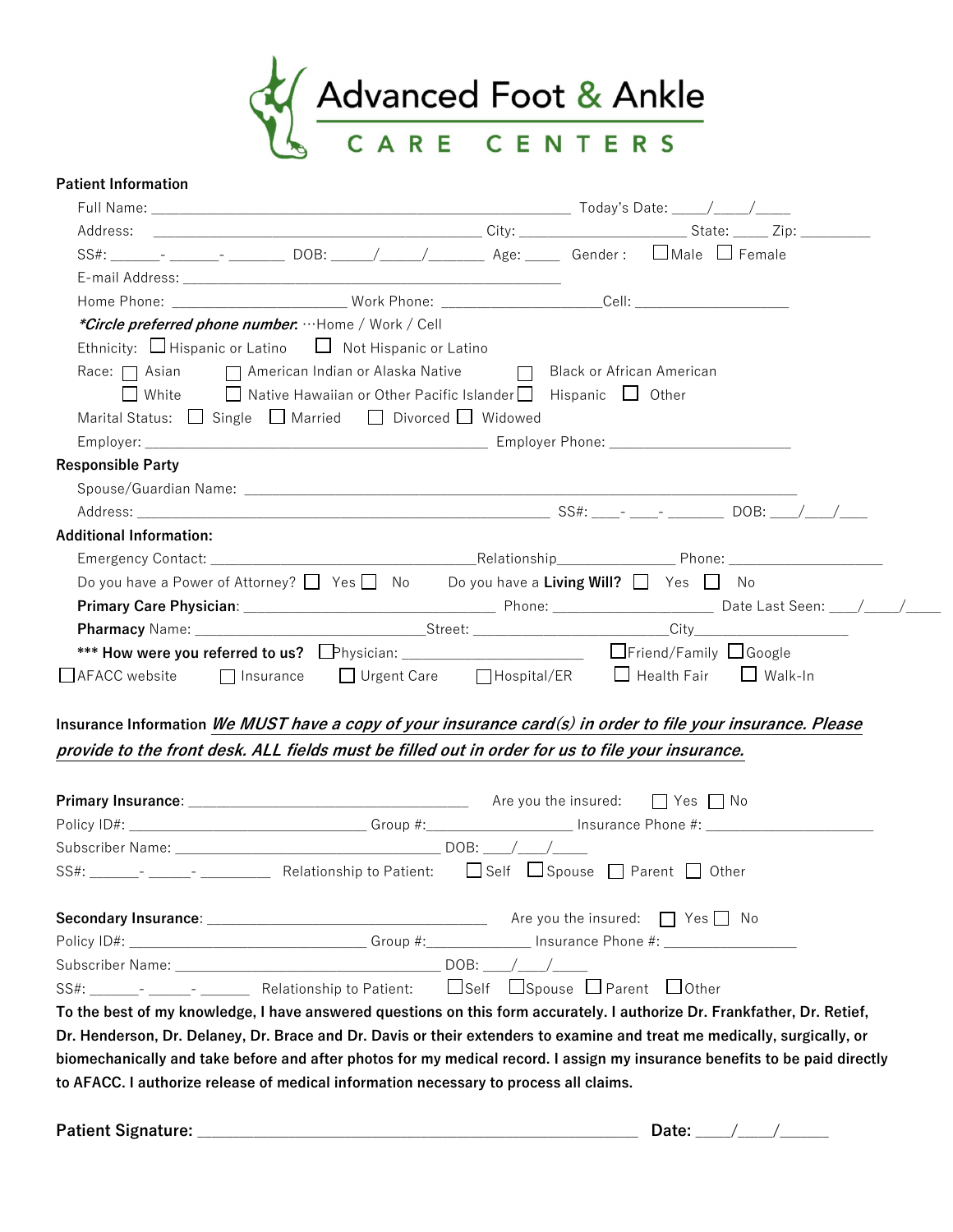

| Name: |  |  |  |  |
|-------|--|--|--|--|
|       |  |  |  |  |
|       |  |  |  |  |

| DOB: |  |  |  |
|------|--|--|--|
|      |  |  |  |

# Please describe the type of problem that you are having: \_\_\_\_\_\_\_\_\_\_\_\_\_\_\_\_\_\_\_\_\_\_\_

|                      | Is this a result of an accident or work injury?                                                       | $\Box$ Yes    | ヿ No                                       |                              |
|----------------------|-------------------------------------------------------------------------------------------------------|---------------|--------------------------------------------|------------------------------|
|                      | Medical History -Please choose any condition that apply                                               |               |                                            |                              |
| AIDS/HIV             | $\Box$ Arthritis                                                                                      | Asthma        | <b>Bleeding Problems</b>                   | □ High Blood Pressure        |
| Diabetes             | $\Box$ Fibromyalgia $\Box$                                                                            | Gout <b>F</b> | Hepatitis                                  | □ Heart Disease              |
| Cancer               | Stomach Ulcer n Seizures n Kidney Disorders<br>$\Box$                                                 |               |                                            | □ Lung Disorders             |
| Slow Healing $\Box$  | Liver Disorder   Knee, Hip, Low Back Pain                                                             |               |                                            | Poor Circulation             |
|                      |                                                                                                       |               |                                            |                              |
|                      |                                                                                                       |               |                                            |                              |
|                      |                                                                                                       |               |                                            |                              |
|                      | Are you currently taking any medications? Yes No If Yes, Please List: ______________________________  |               |                                            |                              |
|                      |                                                                                                       |               |                                            |                              |
|                      |                                                                                                       |               |                                            |                              |
|                      | <b>Allergies:</b> $\Box$ Known Drug Allergies: (List) __________________________________              |               |                                            | $\Box$<br>No Known Allergies |
|                      |                                                                                                       |               |                                            |                              |
|                      |                                                                                                       |               |                                            |                              |
|                      | Family Health History: (If Immediate Family Has or Had One of the Following, Please Check)            |               |                                            |                              |
|                      | $\Box$ Arthritis $\Box$ Cancer $\Box$ Diabetes $\Box$ High Blood Pressure $\Box$ Mental Issues $\Box$ |               |                                            | Stroke                       |
|                      |                                                                                                       |               |                                            |                              |
|                      |                                                                                                       |               |                                            |                              |
| DO YOU SMOKE: Yes No |                                                                                                       |               | DO YOU DRINK ALCOHOL DAILY OR EXCESSIVELY? | Yes<br>No                    |

| Review of Systems- Check if you have any of these symptoms:                                                                                          |  |  |  |  |  |  |
|------------------------------------------------------------------------------------------------------------------------------------------------------|--|--|--|--|--|--|
| Cardiovascular: $\Box$ Leg pain when walking $\Box$ Palpitations $\Box$ Chest pain/pressure $\Box$ Valve Problems $\Box$ Cold hands/feet             |  |  |  |  |  |  |
| $\Box$ Fainting<br>$\Box$ Fever<br><b>∐Vascular Disease</b><br>$\Box$ Leg swelling<br>$\Box$ NONE                                                    |  |  |  |  |  |  |
| Genitourinary: $\Box$ Blood in urine $\Box$ Excessive Urination $\Box$ Increased Urgency $\Box$ Decreased Frequency                                  |  |  |  |  |  |  |
| $\Box$ Incontinence $\Box$ Hesitancy $\Box$ Kidney disease $\Box$ Kidney stones $\Box$ <b>NONE</b>                                                   |  |  |  |  |  |  |
| Integumentary: $\Box$ Athletes Foot $\Box$ Nail Abnormalities $\Box$ Keloids $\Box$ Itchiness $\Box$ Dry, scaly skin $\Box$ NONE                     |  |  |  |  |  |  |
| Hematologic: $\Box$ Lower leg ulcers $\Box$ Sickle Cell $\Box$ Anemia $\Box$ Blood Thinner $\Box$ Clotting Disorder $\Box$ NONE                      |  |  |  |  |  |  |
| □ Tingling □Weakness □Seizures □Numbness □Headaches □Tremors □Paralysis □NONE<br>Neurologic:                                                         |  |  |  |  |  |  |
| Musculoskeletal: UBack Pain UJoint Swelling UMuscle Weakness UMuscle Pain UJoint Stiffness/Pain UArthritis                                           |  |  |  |  |  |  |
| $\Box$ Joint Instability $\Box$ NONE                                                                                                                 |  |  |  |  |  |  |
| $\Box$ Chest pain $\Box$ Wheezing $\Box$ COPD $\Box$ Coughing $\Box$ Shortness of breath $\Box$ Emphysema $\Box$ Snoring $\Box$ NONE<br>Respiratory: |  |  |  |  |  |  |
|                                                                                                                                                      |  |  |  |  |  |  |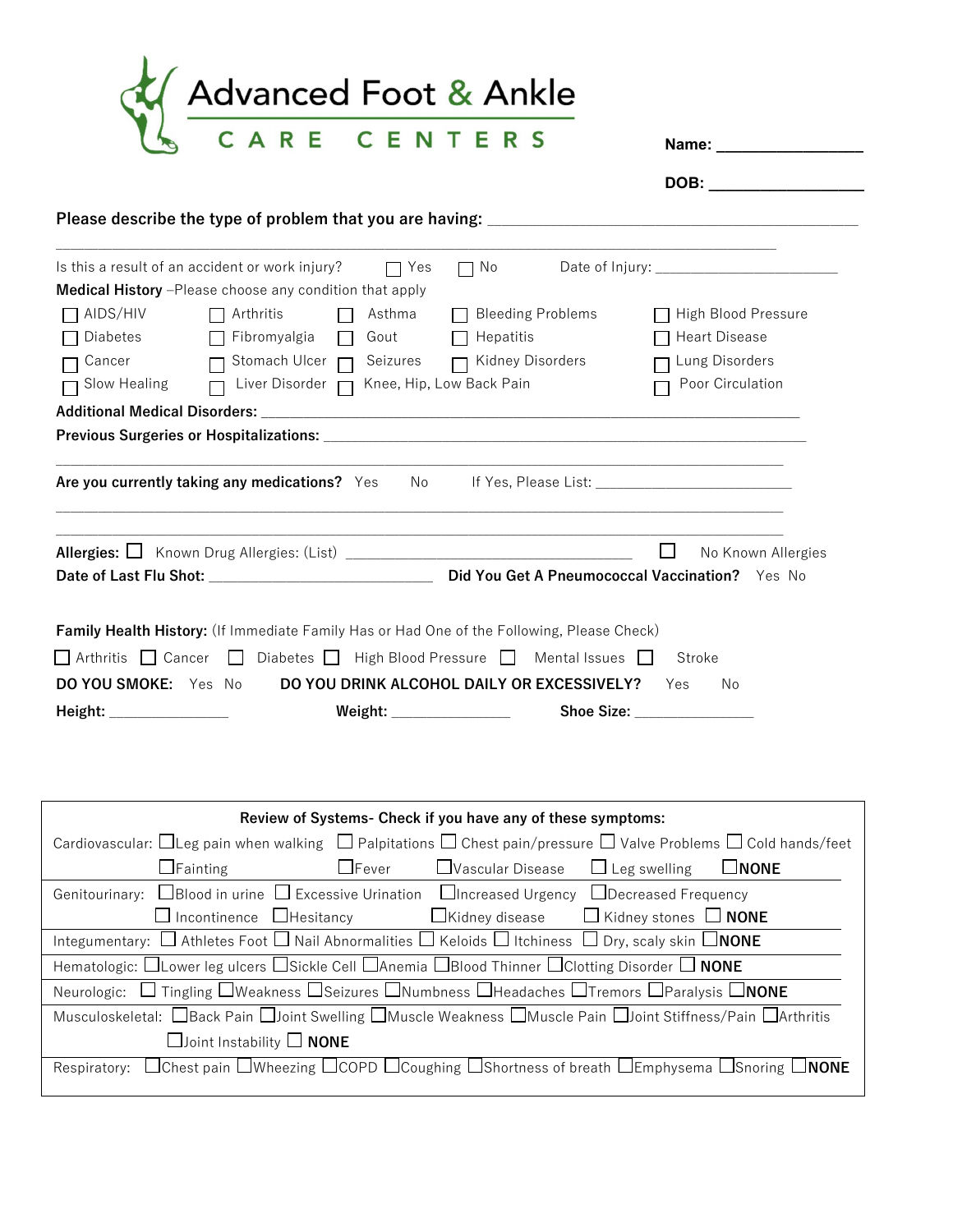

Thank you for choosing us for all your podiatric needs. The following is our financial policy. It is vital to your care for you to have a clear understanding of our expectations regarding your billing and payment for our services.

ALL patients must complete and/or update our Registration and History forms before seeing the doctor.

### PLEASE **INITIAL** EACH POLICY, SIGN AND DATE.

Insurance. Payment is due at the time services are rendered, including co-pays, deductibles, co-insurances, and previous balances. We do bill to your insurance as a courtesy, on your behalf, but is not a guarantee of payment. In the event that insurance denies payment of services rendered, you are responsible for all medical charges left unpaid. Patients who do not have insurance will pay in advance for all services rendered at the time of service.

Referral. You are required to know whether or not your insurance plan requires a referral, and to obtain one before you are scheduled to be seen. You will not be seen without a referral if it is required. However, the referral is NOT a guarantee of coverage.

Returned Checks. A \$29.00 fee will be charged for any returned checks. You will not be able to pay the fee and cover the returned check with another check, only with cash or VISA/Master/Discover card.

Past Due Accounts. Patients who fail to make payment on delinquent accounts will be turned over to a collection agency within 120 days. You will receive four statements in the mail alerting you of your account balance. Patients with accounts in collections will be required to satisfy their financial obligation to us prior to being seen by our doctors.

**Missed Appointments.** Our automated system will contact you five days prior to your appointment as a reminder. We ask that you notify our office within 24 hours prior to cancellation or change to your appointment. Missed appointments will results in a \$20.00 fee. Multiple late cancellations or no shows may result in discharge from our practice.

Surgeries. Prior to scheduling, you will be given an estimate of the amount you will be responsible to pay. This amount is collected before the surgery is performed. Additional payments/Refunds may be required after the insurance has processed your claim.

FMLA forms. FMLA (leave from work) forms take 3-5 business days to process. There is a \$20 fee per packet.

Medical Records. We gladly send your medical records to other physicians at no charge. They will also be available to you on your patient portal. A copy of your medical records will cost you a \$20.00 fee.

# I HAVE READ THE ABOVE AGREEMENT AND I AGREE TO THE TERMS AND CONDITIONS SET FORTH BY AFACC, PC.

Patient or Patient's Representative Signature **Relationship to Patient** Communicationship to Patient Date